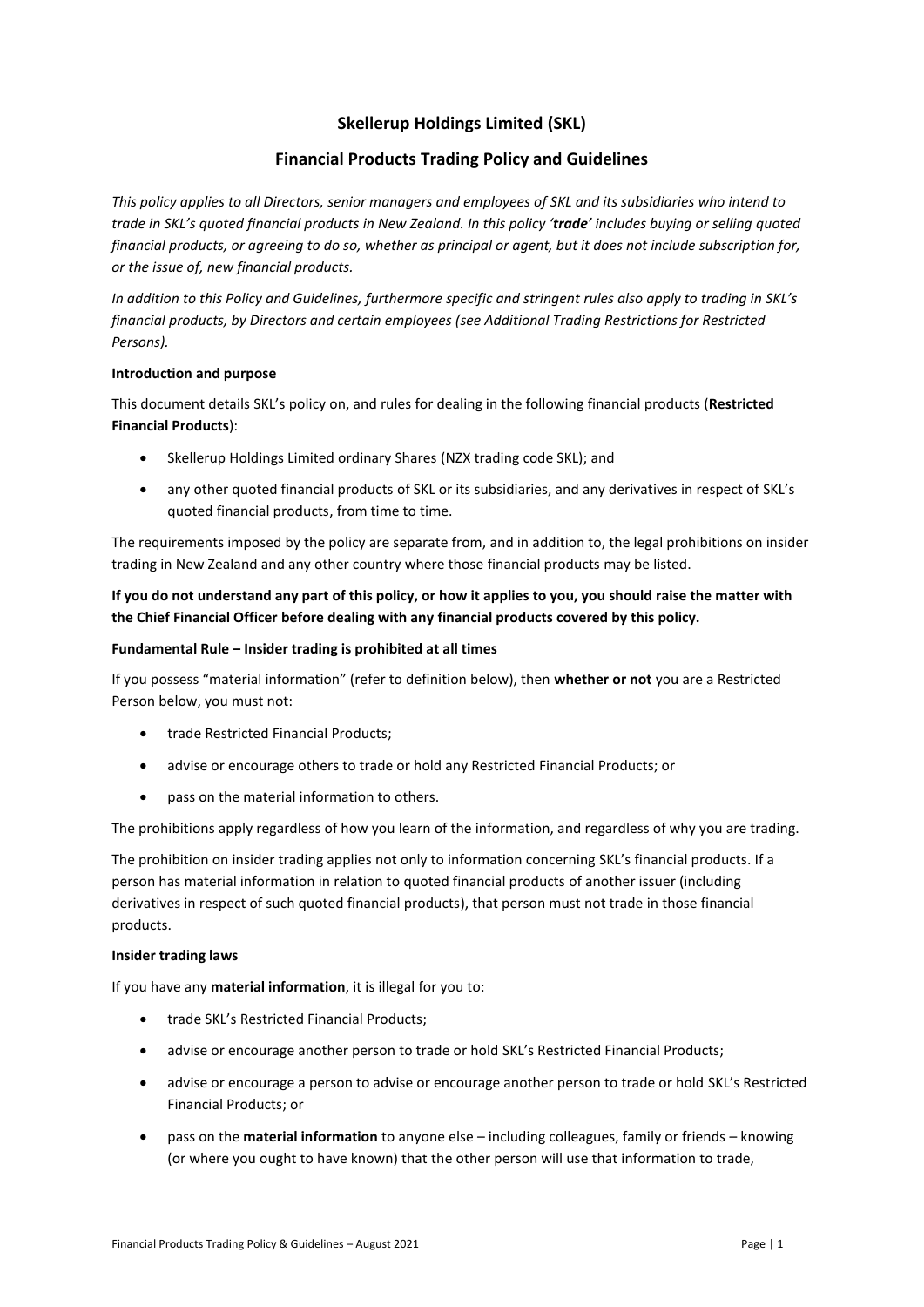continue to hold, or advise or encourage someone else to trade, or hold, SKL's Restricted Financial Products.

This offence, called "insider trading", can subject you to criminal liability including large fines and/or imprisonment, and civil liability, which may include being sued by another party or SKL, for any loss suffered as a result of illegal trading.

## **Confidential information**

In addition to the above, you also have a duty of confidentiality to SKL. You must not reveal any confidential information concerning SKL to a third party (unless that third party has signed a confidentiality agreement with SKL and you have been authorised to disclose the confidential information), or to use confidential information in any way which may injure or cause loss to SKL, or use confidential information to gain an advantage for yourself. You should ensure that external advisers keep SKL information confidential.

## **What is "material information"?**

"Material information" is information that:

- is not generally available to the market; and
- if it were generally available to the market, would have a material effect on the price of SKL's quoted financial products.

Information is generally available to the market if it has been released as an NZX announcement, or investors that commonly invest in SKL's quoted financial products can readily obtain the information (whether by observation, use of expertise, purchase or other means).

It does not matter how you come to know the material information (including whether you learn it in the course of carrying out your responsibilities, or in passing in the corridor, or in a lift, or at a social function).

It should be noted that it is possible for material information to arise, as a result of information derived by you in a different capacity unconnected with SKL. Whether trading is permitted in this circumstance will depend on the precise nature of the material information. Advice should be sought, in these circumstances.

Information includes rumours, matters of supposition, intentions of a person (including SKL), and information, which is insufficiently definite to warrant disclosure to the public.

## **What are some examples of material information?**

The following list is illustrative only. Material information could include information concerning:

- the financial performance of SKL;
- a possible change in the strategic direction of SKL;
- the introduction of an important new product or service;
- a possible acquisition or sale of any assets or company by SKL;
- entry into or the likely entry into or termination or likely termination of material contracts or other business arrangements which are not publicly known;
- a possible change in SKL's capital structure;
- a change in the historical pattern of dividends;
- senior management changes;
- a material legal claim by or against SKL; or
- any other unexpected liability,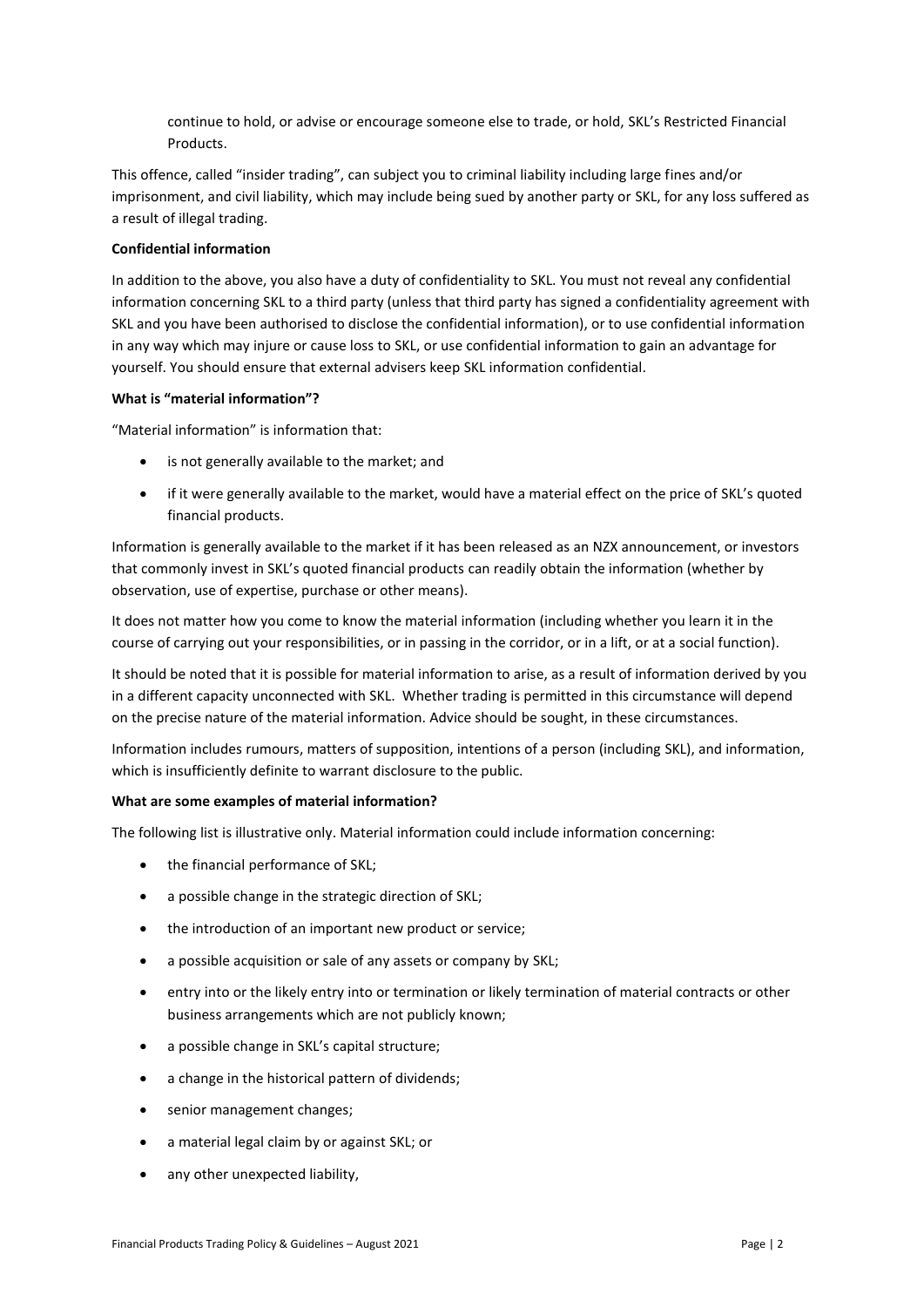which has not been released to the market.

#### **Exceptions**

This policy does not apply to:

- acquisitions and disposals by gift or inheritance;
- acquisitions through an issue of new quoted financial products, such as an issue of new shares on the exercise of options, under a rights issue, or a dividend reinvestment plan.

In addition, there are certain statutory exceptions to trading as an Information Insider which are:

- 1. trading in SKL securities that is required by statutory enactment;
- 2. the acquisition of SKL securities under an underwriting or sub-underwriting agreement;
- 3. trading that is undertaken on behalf of another person and:
	- a. the trading took place on that other person's specific instructions; and
	- b. before trading, that other person was not informed by you of the Inside Information; and
	- c. that other person was not advised or encouraged by you to instruct you to trade.
- 4. trading that results from a takeover offer under the takeovers code; or
- 5. entering into an agreement to acquire or dispose of SKL securities at a fixed price under a future takeover offer that complies with the takeovers code; or
- 6. the acquisition or disposal of SKL securities in performance of an agreement to acquire or dispose of SKL securities at a fixed price under a future takeover offer that conflicts with the takeovers code.

#### **Short term trading discouraged**

You should not engage in short term trading (the buying or selling of Restricted Financial Products within a three-month period, unless there are exceptional circumstances discussed with and approved by the Chief Financial Officer.

Short term trading can be a key indicator of insider trading, particularly if undertaken on a regular basis or in large amounts. Therefore, to reduce the risk of an allegation of insider trading, do not trade Restricted Financial Products on a short-term basis.

#### **If in doubt, don't**

The rules contained in this policy do not replace your legal obligations. The boundary between what is (and is not) in breach of the law is not always clear. Sometimes behaviour that you consider to be ethical actually may be insider trading. If in doubt, don't!

#### **Breaches of policy**

Strict compliance with this policy is a condition of employment. Breaches of this policy will be subject to disciplinary action, which may include termination of employment.

#### **Monitoring of trading**

SKL may monitor the trading of Directors and employees as part of the administration of this policy.

#### **Application of policy**

The Board of SKL has approved this policy. The Board may approve updates, amendments to and exemptions to this policy from time to time, which may be implemented by written notice to you or posting on the Skellerup intranet.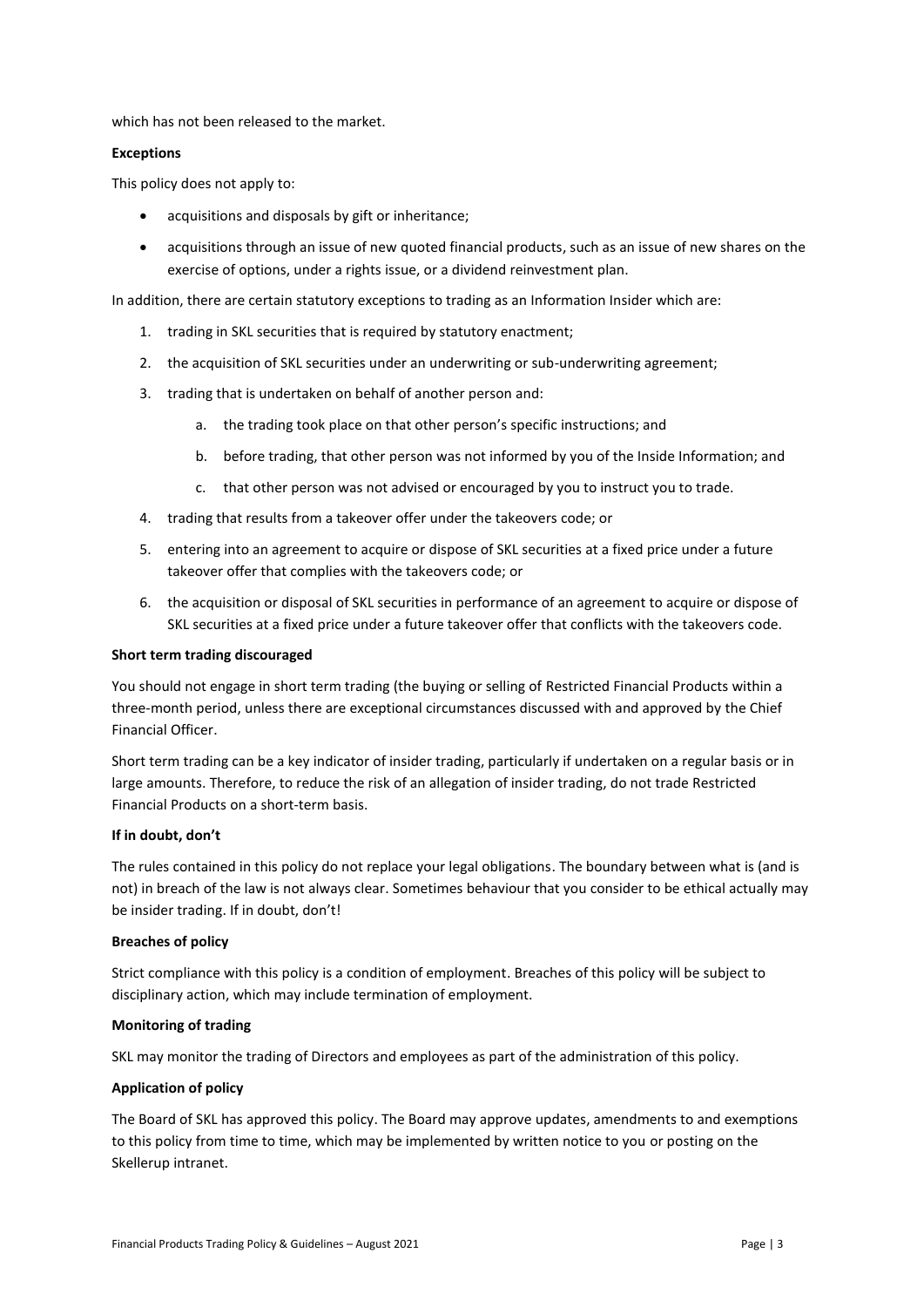To the extent of any inconsistency with any previous policy or rules relating to this subject matter, this policy prevails over them.

## **Reviewed by the Board on 18 August 2021**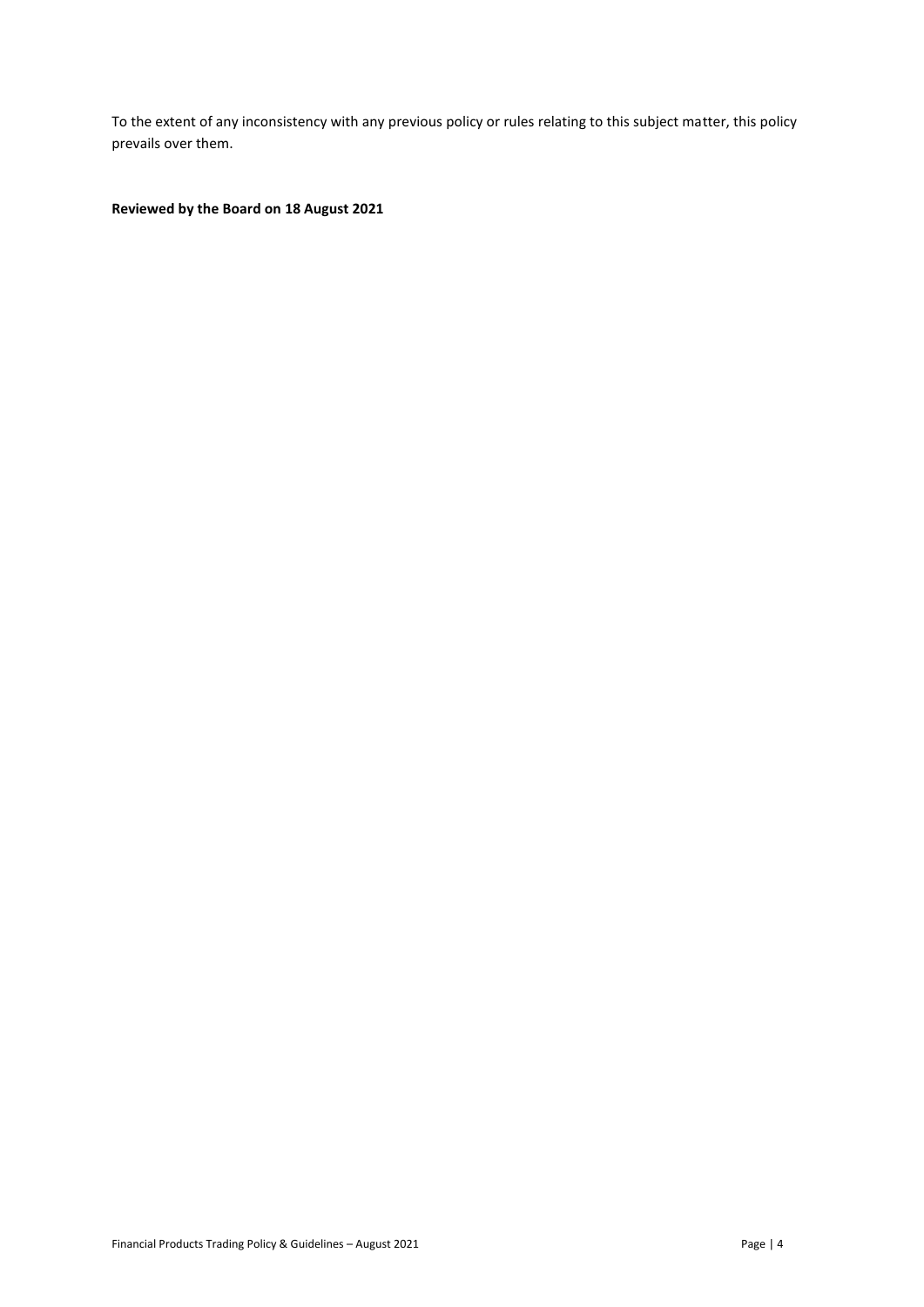# **Skellerup Holdings Limited (SKL)**

## **Additional Trading Restrictions for Restricted Persons**

### **Persons covered by Restricted Financial Products Trading Restrictions**

The additional trading restrictions set out below apply to:

- all Directors;
- the Chief Executive and all senior officers (all Chief Executive direct reports);
- trusts and companies controlled by such persons; and
- anyone else notified by the Chief Financial Officer from time to time.

Persons covered by these additional restrictions are called "**Restricted Persons**". Employees and Directors will be considered responsible for the actions of trusts and companies controlled by them. In this respect, "control" is not to be construed in a technical way but by looking at how decisions are made in practice.

## **Additional trading restrictions for Restricted Persons (trading window)**

Restricted Persons are prohibited from trading in any Restricted Financial Products except in the sixty (60) days commencing on the first trading day after:

- release of half-year results to NZX;
- release of full-year results to NZX; and
- release by SKL of a product disclosure statement for a general public offer of the same class of Restricted Financial Products or a same class cleansing notice.

Restricted Persons are not permitted to trade any Restricted Financial Products during any other period unless SKL's Board provides a specific exemption.

## *Please note that if you hold material information you must not trade Restricted Financial Products at any time – regardless of these periods.*

## **Requirements before trading**

Before trading in Restricted Financial Products, at any time, Restricted Persons must, in writing:

- notify SKL's Chief Financial Officer of their intention to trade in Restricted Financial Products, and seek consent to do so using the Request for Consent to Trade in Quoted Financial Products form attached;
- confirm that they do not hold material information; and
- confirm that there is no known reason to prohibit trading in any Restricted Financial Products.

Restricted Persons applying for consent to trade in Restricted Financial Products acknowledge that:

- SKL has complete discretion to approve or refuse an application by Restricted Persons to trade in Restricted Financial Products and is under no obligations to provide any reasons for its decision;
- a consent to trade in Restricted Financial Products can be withdrawn at any time if circumstances change or new information comes to light;
- a refusal to trade in Restricted Financial Products from SKL is final and binding on the person seeking the clearance; and
- a refusal to trade in Restricted Financial Products from SKL must be kept confidential and not be disclosed under any circumstances.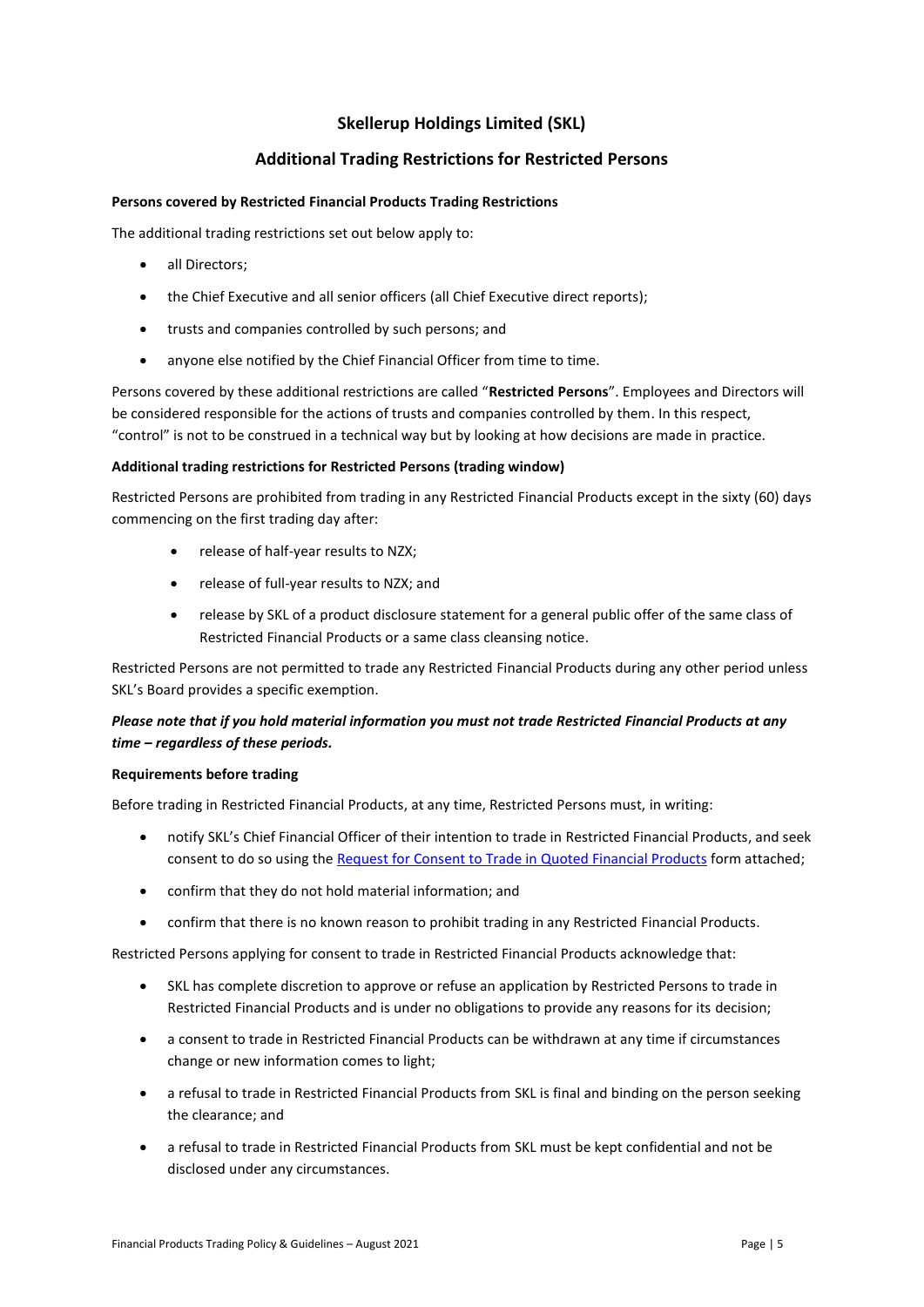A consent is only valid for a period of 10 trading days after notification**.** A consent is automatically deemed to be withdrawn if the person becomes aware of material information prior to trading.

#### **Requirements after trading**

A Restricted Person must advise the Chief Financial Officer promptly following completion of any trade, and the Restricted Person must comply with any disclosure obligations it has under Subpart 6 of Part 5 of the Financial Markets Conduct Act 2013 (disclosure of relevant interests in quoted financial products by directors and senior managers of listed issuers).

### **Reviewed by the Board on 18 August 2021**